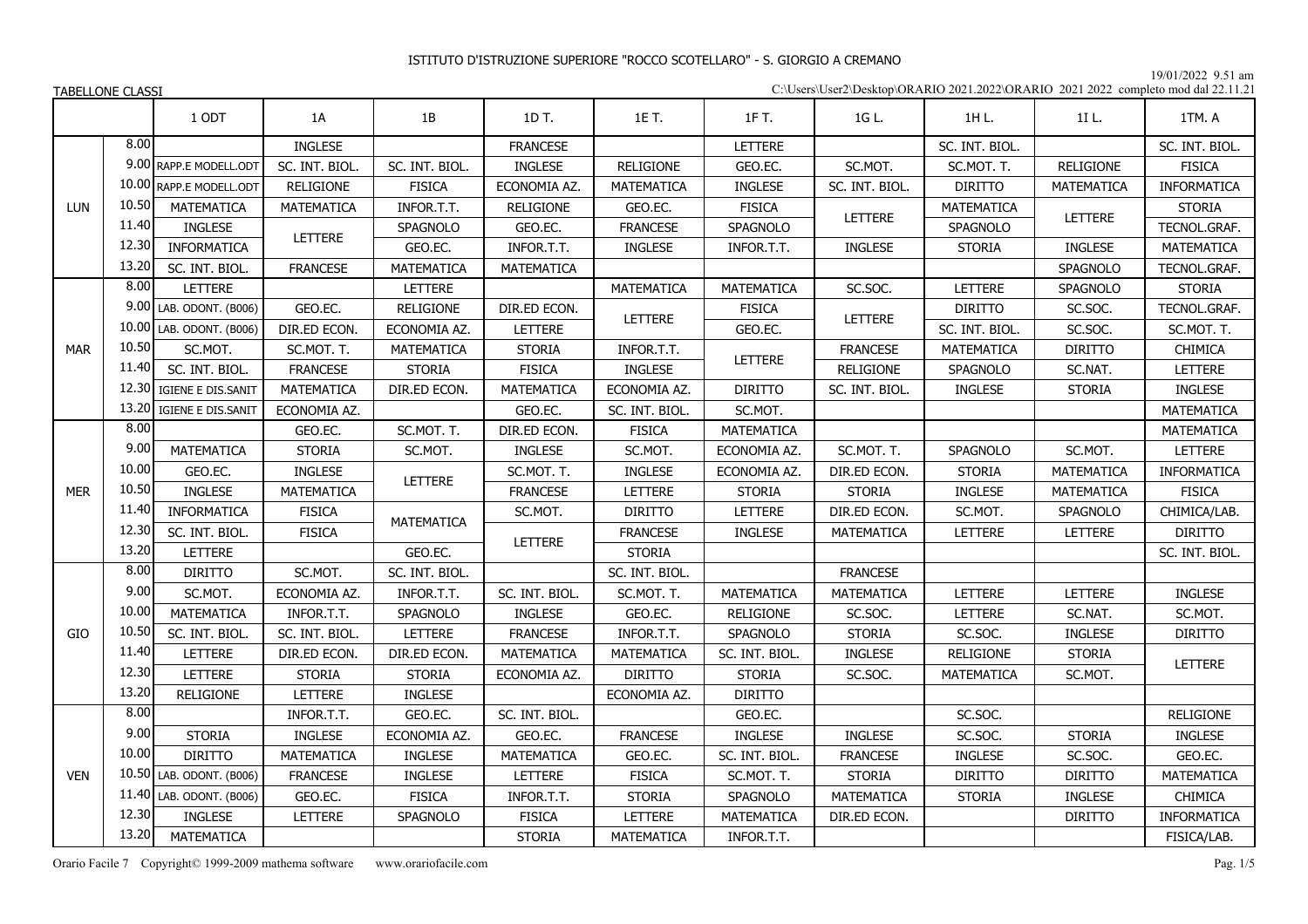19/01/2022 9.51 am

|            |       | 1TM.B             | 2 ODT              | 2A                | 2B               | 2D T.             | 2E T.             | 2F T.             | 2G L.            | 2H L.             | 2TM. A            |
|------------|-------|-------------------|--------------------|-------------------|------------------|-------------------|-------------------|-------------------|------------------|-------------------|-------------------|
|            | 8.00  | <b>INGLESE</b>    | RAPP.E MODELL.ODT  |                   | SC. INT. BIOL.   |                   | SC.MOT.           | RELIGIONE         | <b>STORIA</b>    |                   | <b>FISICA</b>     |
|            | 9.00  | MATEMATICA        | <b>LETTERE</b>     | <b>INGLESE</b>    | <b>STORIA</b>    | DIR.ED ECON.      | MATEMATICA        |                   | SC. INT. BIOL.   | <b>STORIA</b>     | SC.MOT.           |
|            | 10.00 | SC. INT. BIOL.    | MATEMATICA         | SC. INT. BIOL.    | <b>INGLESE</b>   | <b>INGLESE</b>    | GEO.EC.           | LETTERE           | MATEMATICA       | SC.SOC.           | SC.MOT. T.        |
| LUN        | 10.50 | TECNOL.GRAF.      | SC. INT. BIOL.     | MATEMATICA        | GEO.EC.          | <b>FRANCESE</b>   | <b>DIRITTO</b>    | SC. INT. BIOL.    | DIR.ED ECON.     | SPAGNOLO          | MATEMATICA        |
|            | 11.40 | CHIMICA           | INGLESE            | SC. INT. BIOL.    | MATEMATICA       | SC. INT. BIOL.    | LETTERE           | ECONOMIA AZ.      | <b>INGLESE</b>   | MATEMATICA        | <b>DIRITTO</b>    |
|            | 12.30 | <b>FISICA</b>     | SC. INT. BIOL.     | <b>FRANCESE</b>   | ECONOMIA AZ.     | MATEMATICA        | LETTERE           | <b>DIRITTO</b>    | <b>FRANCESE</b>  | <b>INGLESE</b>    | TECNOL.GRAF.      |
|            | 13.20 | INFORMATICA       |                    | <b>STORIA</b>     | SPAGNOLO         | LETTERE           | SC. INT. BIOL.    |                   |                  |                   | LETTERE           |
|            | 8.00  | TECNOL.GRAF.      |                    | LETTERE           | SC. INT. BIOL.   | ECONOMIA AZ.      | INFOR.T.T.        | GEO.EC.           |                  | <b>LETTERE</b>    |                   |
|            | 9.00  | <b>STORIA</b>     | RAPP.E MODELL.ODT  |                   | SC. INT. BIOL.   | INFOR.T.T.        | <b>FRANCESE</b>   | INFOR.T.T.        | <b>STORIA</b>    |                   | <b>STORIA</b>     |
|            | 10.00 | GEO.EC.           | <b>DIRITTO</b>     | <b>INGLESE</b>    | INFOR.T.T.       | <b>STORIA</b>     | ECONOMIA AZ.      | SC. INT. BIOL.    | SC.SOC.          | SC.SOC.           | LETTERE           |
| <b>MAR</b> | 10.50 | LETTERE           | <b>RELIGIONE</b>   | GEO.EC.           | GEO.EC.          | <b>INGLESE</b>    | SC.MOT. T.        | <b>STORIA</b>     | SC.MOT.          | SC. INT. BIOL.    |                   |
|            | 11.40 |                   | MATEMATICA         | ECONOMIA AZ.      | DIR.ED ECON.     | INFOR.T.T.        | <b>INGLESE</b>    | SPAGNOLO          | DIR.ED ECON.     | <b>INGLESE</b>    | <b>MATEMATICA</b> |
|            | 12.30 | MATEMATICA        | SC.MOT.            | SC.MOT. T.        | <b>INGLESE</b>   | GEO.EC.           | SC. INT. BIOL.    | INFOR.T.T.        | LETTERE          | <b>RELIGIONE</b>  | SC. INT. BIOL.    |
|            | 13.20 | FISICA/LAB.       | LETTERE            | <b>DIRITTO</b>    |                  | <b>RELIGIONE</b>  |                   | LETTERE           |                  |                   | CHIMICA           |
|            | 8.00  |                   | SC. INT. BIOL.     |                   | SC.MOT.          |                   | <b>INGLESE</b>    | SC. INT. BIOL.    |                  |                   | TECNOL.GRAF.      |
|            | 9.00  | TECNOL.GRAF.      | IGIENE E DIS.SANIT | GEO.EC.           | LETTERE          | SC. INT. BIOL.    | SC. INT. BIOL.    | <b>MATEMATICA</b> | <b>FRANCESE</b>  | LETTERE           | <b>INGLESE</b>    |
|            | 10.00 | SC.MOT.           | IGIENE E DIS.SANIT | LETTERE           | SC. INT. BIOL.   | SC.MOT.           | <b>STORIA</b>     | GEO.EC.           | SC.SOC.          | <b>MATEMATICA</b> | INGLESE           |
| <b>MER</b> | 10.50 | <b>STORIA</b>     | GEO.EC.            | INFOR.T.T.        | GEO.EC.          | DIR.ED ECON.      | GEO.EC.           | SC.MOT.           | <b>INGLESE</b>   | SPAGNOLO          | <b>RELIGIONE</b>  |
|            | 11.40 | LETTERE           | <b>MATEMATICA</b>  | <b>STORIA</b>     | <b>STORIA</b>    | <b>FRANCESE</b>   | <b>MATEMATICA</b> | LETTERE           | MATEMATICA       | <b>STORIA</b>     | TECN. ABB. MODA   |
|            | 12.30 | INFORMATICA       | <b>DIRITTO</b>     | <b>FRANCESE</b>   | INFOR.T.T.       | GEO.EC.           | LETTERE           | <b>MATEMATICA</b> | DIR.ED ECON.     | <b>DIRITTO</b>    | CHIMICA/LAB.      |
|            | 13.20 | INFORMATICA       | INFORMATICA        | MATEMATICA        | SPAGNOLO         | MATEMATICA        |                   | <b>INGLESE</b>    | <b>STORIA</b>    |                   | <b>FISICA</b>     |
|            | 8.00  | <b>FISICA</b>     |                    | INFOR.T.T.        |                  | <b>FRANCESE</b>   | GEO.EC.           |                   |                  | SC.SOC.           | <b>CHIMICA</b>    |
|            | 9.00  | CHIMICA/LAB.      | LAB. ODONT. (B006) | SC. INT. BIOL.    | ECONOMIA AZ.     | <b>MATEMATICA</b> | INFOR.T.T.        | SPAGNOLO          | SC. INT. BIOL.   | <b>DIRITTO</b>    | FISICA/LAB.       |
|            | 10.00 | SC. INT. BIOL.    | LAB. ODONT. (B006) | ECONOMIA AZ.      | MATEMATICA       | SC. INT. BIOL.    | <b>FRANCESE</b>   | <b>INGLESE</b>    | SC.MOT. T.       | SC. INT. BIOL.    | TECNOL.GRAF.      |
| GIO        | 10.50 | SC.MOT.           | <b>STORIA</b>      | RELIGIONE         | MATEMATICA       | <b>STORIA</b>     | <b>STORIA</b>     | SC. INT. BIOL.    | <b>LETTERE</b>   | LETTERE           | MATEMATICA        |
|            | 11.40 | <b>INGLESE</b>    | LAB. ODONT. (B006) | LETTERE           | SC.MOT.          | LETTERE           | SC. INT. BIOL.    | SC.MOT. T.        |                  | SC.MOT. T.        | LETTERE           |
|            | 12.30 | <b>MATEMATICA</b> | LAB. ODONT. (B006) | <b>INGLESE</b>    | DIR.ED ECON.     |                   | MATEMATICA        | <b>DIRITTO</b>    | <b>RELIGIONE</b> | INGLESE           | <b>STORIA</b>     |
|            | 13.20 | LETTERE           | LETTERE            | MATEMATICA        | <b>LETTERE</b>   | ECONOMIA AZ.      | ECONOMIA AZ.      | <b>STORIA</b>     |                  |                   |                   |
|            | 8.00  |                   | LETTERE            |                   | SPAGNOLO         | SC.MOT. T.        |                   |                   | MATEMATICA       |                   | TECN. ABB. MODA   |
|            | 9.00  | MATEMATICA        | MATEMATICA         | <b>MATEMATICA</b> | LETTERE          | SC. INT. BIOL.    | <b>INGLESE</b>    | GEO.EC.           | <b>LETTERE</b>   | SPAGNOLO          | TECN. ABB. MODA   |
|            | 10.00 | <b>INGLESE</b>    | <b>INGLESE</b>     | <b>FRANCESE</b>   | <b>LETTERE</b>   | GEO.EC.           | <b>RELIGIONE</b>  | ECONOMIA AZ.      | <b>INGLESE</b>   | MATEMATICA        | <b>INGLESE</b>    |
| <b>VEN</b> | 10.50 | <b>RELIGIONE</b>  | <b>INGLESE</b>     | SC. INT. BIOL.    | <b>RELIGIONE</b> | MATEMATICA        | <b>FRANCESE</b>   | MATEMATICA        | <b>FRANCESE</b>  | <b>STORIA</b>     | MATEMATICA        |
|            | 11.40 | <b>DIRITTO</b>    | INFORMATICA        | SC.MOT.           | MATEMATICA       | LETTERE           | MATEMATICA        | MATEMATICA        | SC.SOC.          | <b>DIRITTO</b>    | <b>DIRITTO</b>    |
|            | 12.30 | <b>CHIMICA</b>    | SC.MOT.            | GEO.EC.           | <b>INGLESE</b>   | <b>INGLESE</b>    | <b>DIRITTO</b>    | <b>INGLESE</b>    |                  | SC.MOT.           | SC. INT. BIOL.    |
|            | 13.20 | <b>DIRITTO</b>    | SC. INT. BIOL.     | <b>DIRITTO</b>    |                  |                   | LETTERE           | SPAGNOLO          |                  |                   |                   |

Orario Facile 7 Copyright© 1999-2009 mathema software www.orariofacile.com Pag. 2/5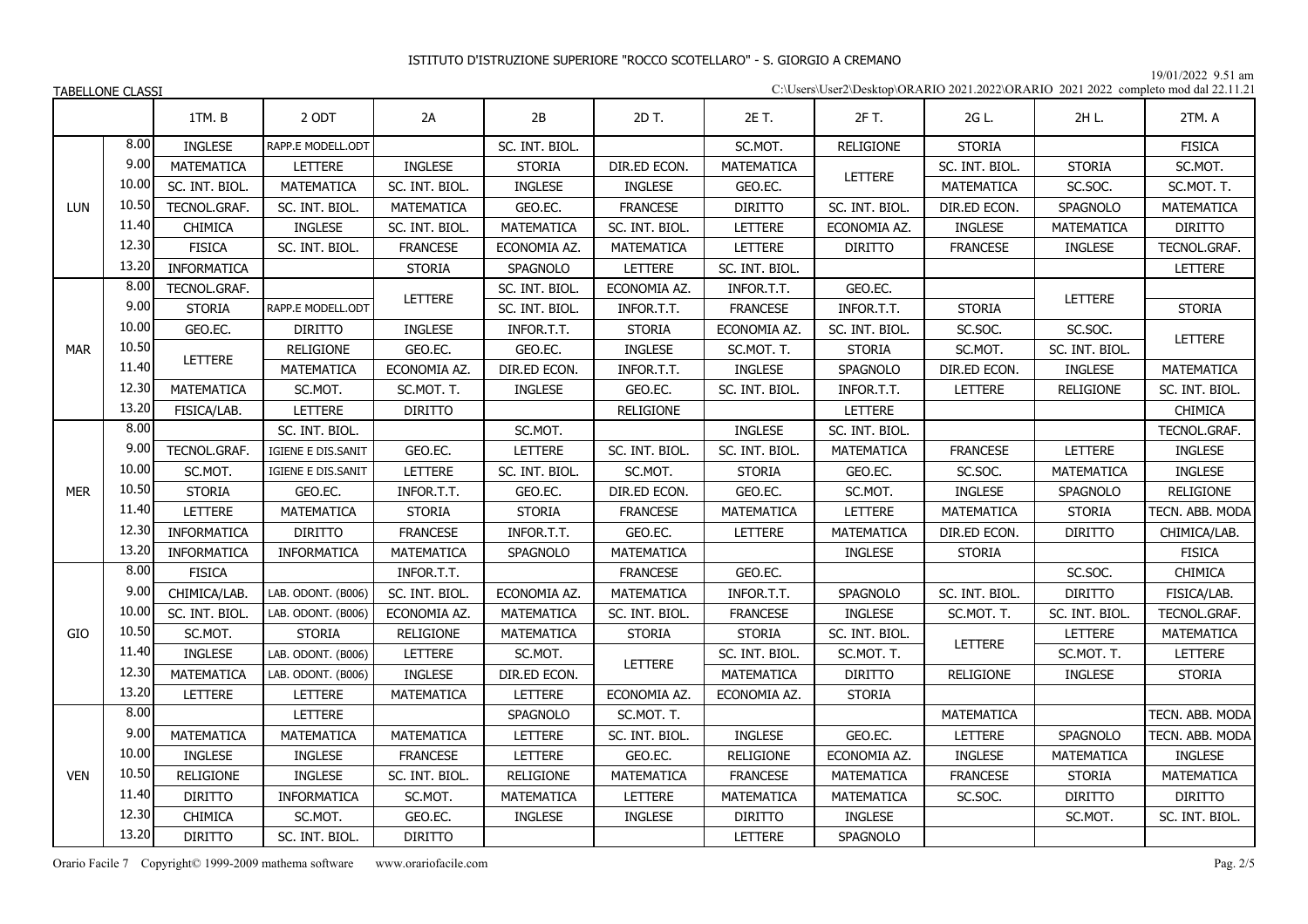19/01/2022 9.51 am

| C:\Users\User2\Desktop\ORARIO 2021.2022\ORARIO 2021 2022 completo mod dal 22.11.21 |  |  |  |
|------------------------------------------------------------------------------------|--|--|--|
|------------------------------------------------------------------------------------|--|--|--|

|            |       | 2TM.B                 | 3A                | 3B                 | 3D T.           | 3FT              | 3G L.                   | 3H L.                   | 3TM. A                      | 4 A              | 4B               |
|------------|-------|-----------------------|-------------------|--------------------|-----------------|------------------|-------------------------|-------------------------|-----------------------------|------------------|------------------|
|            | 8.00  |                       | <b>RELIGIONE</b>  |                    | SPAGNOLO        | LETTERE          |                         | <b>FISICA</b>           |                             |                  |                  |
|            | 9.00  | <b>INGLESE</b>        | MATEMATICA        | ECONOMIA AZ.       | SPAGNOLO        | ECONOMIA AZ.     | MATEMATICA              | MATEMATICA              | PROG.TESSILE (A044)         | ECONOMIA AZ.     |                  |
|            | 10.00 | TECNOL.GRAF.          | <b>FRANCESE</b>   | MATEMATICA         | <b>FRANCESE</b> | ECONOMIA AZ.     | SC.MOT.                 | LETTERE                 | PROG.TESSILE (A044)         | SC.MOT. T.       | ECONOMIA AZ.     |
| LUN        | 10.50 | MATEMATICA            | LETTERE           | <b>DIRITTO</b>     | <b>LETTERE</b>  | MATEMATICA       | INGLESE                 | SC.MOT.                 | <b>STORIA</b>               | MATEMATICA       | <b>INGLESE</b>   |
|            | 11.40 | <b>FISICA</b>         | DIR.ED ECON.      | <b>STORIA</b>      | RELIGIONE       | GEO.EC.          | STORIA E FILOSOFIA A019 | SC.SOC.                 | TECN. ABB. MODA             | ECONOMIA AZ.     | DIR.ED ECON.     |
|            | 12.30 | <b>STORIA</b>         | DIR.ED ECON.      | LETTERE            | ECONOMIA AZ.    | MATEMATICA       | <b>SPAGNOLO</b>         | STORIA E FILOSOFIA A019 | PROG.TESSILE (A044)         | <b>INGLESE</b>   | INFORMATICA      |
|            | 13.20 | TECN. ABB. MODA       | ECONOMIA AZ.      | <b>INGLESE</b>     | GEO.EC.         |                  | SC.SOC.                 |                         | <b>INGLESE</b>              |                  | LETTERE          |
|            | 8.00  | SC.MOT. T.            |                   | ECONOMIA AZ.       |                 |                  |                         |                         | LETTERE                     |                  | <b>SPAGNOLO</b>  |
|            | 9.00  | TECN. ABB. MODA       | <b>INGLESE</b>    | <b>SPAGNOLO</b>    | <b>INGLESE</b>  | <b>LETTERE</b>   | SPAGNOLO                | ARTE E TERR.            | ECONOMIA AZ.                | <b>FRANCESE</b>  | SC.MOT.          |
|            | 10.00 | <b>FISICA</b>         | SC.MOT. T.        | EC.POLITICA        | <b>INGLESE</b>  | <b>DIRITTO</b>   | RELIGIONE               | LETTERE                 | SC. TECCHIM.APPLICTA (A034) | <b>RELIGIONE</b> | <b>INGLESE</b>   |
| <b>MAR</b> | 10.50 | <b>DIRITTO</b>        | DIR.ED ECON.      | <b>INGLESE</b>     |                 | SPAGNOLO         | <b>FISICA</b>           | LETTERE                 | MATEMATICA                  | <b>LETTERE</b>   | DIR.ED ECON.     |
|            | 11.40 | SC. INT. BIOL.        | <b>STORIA</b>     | SC.MOT. T.         | <b>LETTERE</b>  | INGLESE          | LETTERE                 | <b>FISICA</b>           | <b>INGLESE</b>              | INFORM./LAB      | <b>STORIA</b>    |
|            | 12.30 | FISICA/LAB.           | INFORMATICA       | RELIGIONE          | <b>STORIA</b>   | <b>STORIA</b>    | INGLESE                 | SPAGNOLO                | TECN. ABB. MODA             | DIR.ED ECON.     | LETTERE          |
|            | 13.20 | CHIMICA               | LETTERE           | <b>DIRITTO</b>     | MATEMATICA      | ARTE E TERR.     | <b>DIRITTO</b>          | <b>DIRITTO</b>          | COMPL.DI MATEMATICA         | ECONOMIA AZ.     | MATEMATICA       |
|            | 8.00  |                       | DIR.ED ECON.      |                    | SC.MOT. T.      |                  | ARTE E TERR.            |                         |                             | <b>INGLESE</b>   |                  |
|            | 9.00  | MATEMATICA            | <b>INGLESE</b>    | <b>INGLESE</b>     | <b>FRANCESE</b> | GEO.EC.          | LETTERE                 | STORIA E FILOSOFIA A019 | MATEMATICA                  | DIR.ED ECON.     |                  |
|            | 10.00 | SC. INT. BIOL.        | ECONOMIA AZ.      | ECONOMIA AZ.       | DIR.ED ECON.    | <b>RELIGIONE</b> |                         | <b>MATEMATICA</b>       | LETTERE                     | <b>STORIA</b>    | ECONOMIA AZ.     |
| <b>MER</b> | 10.50 | CHIMICA/LAB.          |                   | <b>STORIA</b>      | SPAGNOLO        | <b>TEDESCO</b>   | MATEMATICA              | <b>FILOSOFIA</b>        | PROG.TESSILE (A044)         | INFORM./LAB      |                  |
|            | 11.40 | <b>RELIGIONE</b>      | SC.MOT.           | EC.POLITICA        | ECONOMIA AZ.    | SPAGNOLO         | <b>FILOSOFIA</b>        | <b>INGLESE</b>          | TECN. ABB. MODA             | LETTERE          | LETTERE          |
|            | 12.30 | LETTERE               | <b>LETTERE</b>    | <b>DIRITTO</b>     | MATEMATICA      | <b>TEDESCO</b>   | SC.SOC.                 | SC.SOC.                 | SC.MOT. T.                  | ECONOMIA AZ.     | <b>RELIGIONE</b> |
|            | 13.20 |                       | <b>STORIA</b>     | MATEMATICA         |                 | <b>DIRITTO</b>   |                         | ARTE E TERR.            | PROG.TESSILE (A044)         | SC.MOT.          | DIR.ED ECON.     |
|            | 8.00  | TECNOL.GRAF.          |                   | ECONOMIA AZ.       |                 | <b>TEDESCO</b>   | <b>SPAGNOLO</b>         | <b>DIRITTO</b>          | <b>LETTERE</b>              |                  | SPAGNOLO         |
|            | 9.00  | TECNOL.GRAF.          | <b>MATEMATICA</b> | SPAGNOLO           | <b>INGLESE</b>  | <b>INGLESE</b>   | SC.MOT. T.              | SPAGNOLO                |                             | MATEMATICA       | MATEMATICA       |
|            | 10.00 | <b>LETTERE</b>        | <b>INGLESE</b>    | <b>INFORMATICA</b> | DIR.ED ECON.    | SC.MOT. T.       | STORIA E FILOSOFIA A019 | <b>INGLESE</b>          | SC. TECCHIM.APPLICTA (A034) | <b>FRANCESE</b>  | <b>STORIA</b>    |
| GIO        | 10.50 | INGLESE               | <b>FRANCESE</b>   | EC.POLITICA        | SC.MOT.         | SPAGNOLO         | <b>DIRITTO</b>          | SC.SOC.                 | <b>STORIA</b>               | <b>LETTERE</b>   | DIR.ED ECON.     |
|            | 11.40 | SC.MOT. T.            | <b>FRANCESE</b>   | LETTERE            | ARTE E TERR.    | <b>DIRITTO</b>   | <b>DIRITTO</b>          | LETTERE                 | SC. TECCHIM.APPLICTA (A034) |                  | INFORMATICA      |
|            | 12.30 | CHIMICA               | INFORMATICA       |                    | MATEMATICA      | LETTERE          | INGLESE                 | SC.MOT. T.              | <b>RELIGIONE</b>            | DIR.ED ECON.     | INGLESE          |
|            | 13.20 | MATEMATICA            | ECONOMIA AZ.      | SC.MOT.            | GEO.EC.         |                  | <b>FISICA</b>           |                         | TECN. ABB. MODA             | DIR.ED ECON.     |                  |
|            | 8.00  |                       | DIR.ED ECON.      |                    | <b>FRANCESE</b> | ARTE E TERR.     |                         |                         |                             | <b>INGLESE</b>   | LETTERE          |
|            | 9.00  | LETTERE               | ECONOMIA AZ.      | SPAGNOLO           | DIR.ED ECON.    | <b>STORIA</b>    | ARTE E TERR.            | <b>RELIGIONE</b>        | MATEMATICA                  | DIR.ED ECON.     | ECONOMIA AZ.     |
|            | 10.00 | <b>STORIA</b>         | ECONOMIA AZ.      | LETTERE            | ARTE E TERR.    | SC.MOT.          | SC.SOC.                 | SPAGNOLO                | ECONOMIA AZ.                | ECONOMIA AZ.     |                  |
| <b>VEN</b> | 10.50 | <b>DIRITTO</b>        | DIR.ED ECON.      | ECONOMIA AZ.       | <b>LETTERE</b>  | ECONOMIA AZ.     | MATEMATICA              | MATEMATICA              | PROG.TESSILE (A044)         |                  | MATEMATICA       |
|            | 11.40 | INGLESE               | MATEMATICA        |                    | ECONOMIA AZ.    |                  | LETTERE                 | <b>FILOSOFIA</b>        | SC.MOT.                     | <b>FRANCESE</b>  | SPAGNOLO         |
|            | 12.30 | MATEMATICA            | LETTERE           | MATEMATICA         |                 | MATEMATICA       | <b>FILOSOFIA</b>        | <b>INGLESE</b>          | TECN. ABB. MODA             | MATEMATICA       | DIR.ED ECON.     |
|            |       | 13.20 TECN. ABB. MODA |                   | <b>INFORMATICA</b> | <b>STORIA</b>   | <b>INGLESE</b>   |                         | <b>DIRITTO</b>          | <b>INGLESE</b>              | <b>STORIA</b>    | SC.MOT. T.       |

Orario Facile 7 Copyright© 1999-2009 mathema software www.orariofacile.com Pag. 3/5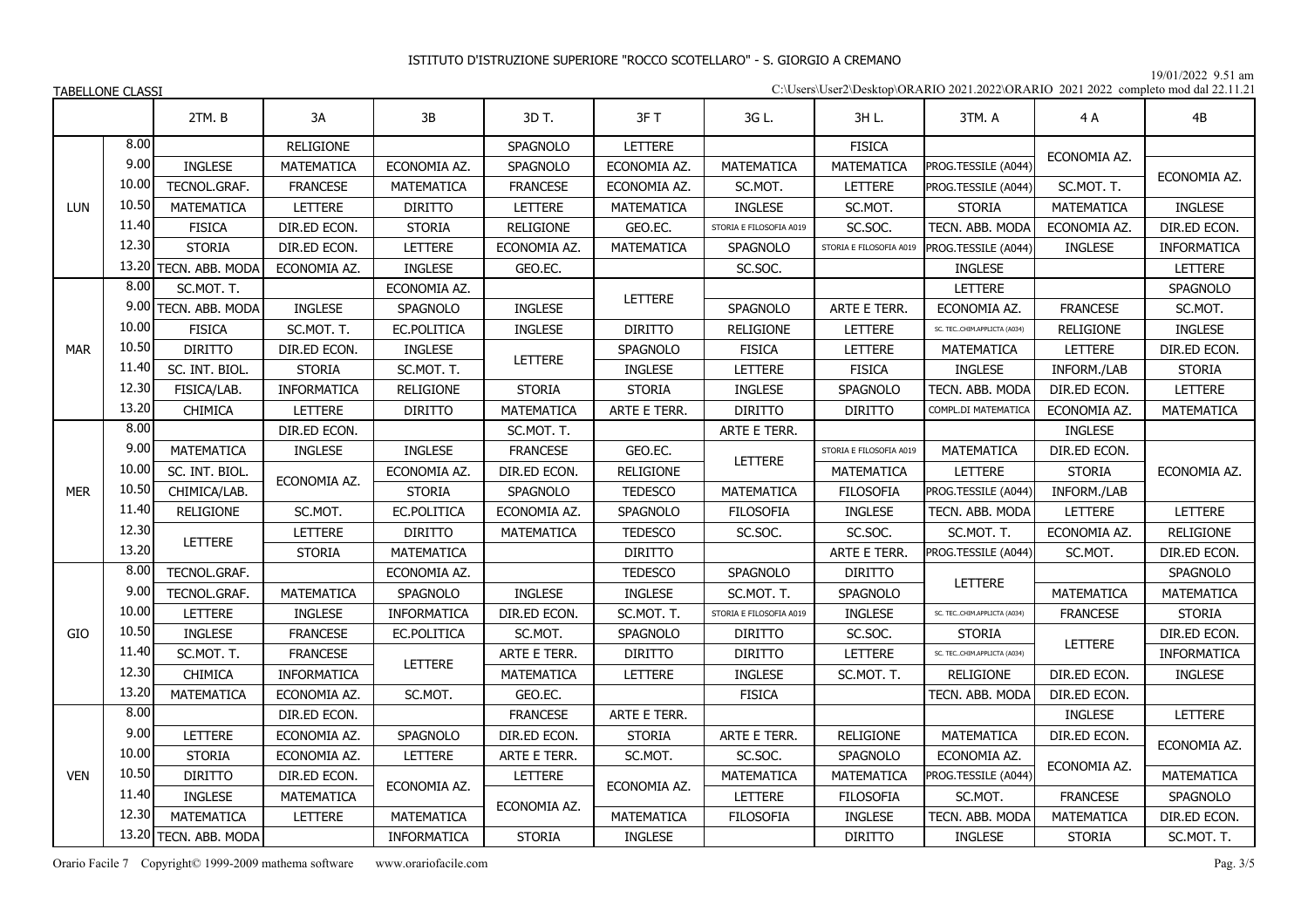19/01/2022 9.51 am

| C:\Users\User2\Desktop\ORARIO 2021.2022\ORARIO 2021 2022 completo mod dal 22.11.21 |  |  |  |
|------------------------------------------------------------------------------------|--|--|--|
|------------------------------------------------------------------------------------|--|--|--|

|            |       | 4D T.            | 4F T.             | 4G L.             | 4H L.            | 4TM. A                      | 5A                 | 5B               | 5D T.            | 5F T.             | 5G L.                   |
|------------|-------|------------------|-------------------|-------------------|------------------|-----------------------------|--------------------|------------------|------------------|-------------------|-------------------------|
|            | 8.00  | <b>INGLESE</b>   |                   | SC.MOT. T.        |                  | ECONOMIA AZ.                | <b>STORIA</b>      | MATEMATICA       |                  | DIR.ED ECON.      |                         |
|            | 9.00  | <b>FRANCESE</b>  | SC.MOT. T.        | <b>INGLESE</b>    | <b>FILOSOFIA</b> |                             | LETTERE            | <b>INGLESE</b>   | <b>FRANCESE</b>  | <b>LETTERE</b>    | ARTE E TERR.            |
|            | 10.00 | ECONOMIA AZ.     | <b>MATEMATICA</b> | LETTERE           | SPAGNOLO         | <b>INGLESE</b>              | <b>INGLESE</b>     | DIR.ED ECON.     | DIR.ED ECON.     |                   | MATEMATICA              |
| <b>LUN</b> | 10.50 | DIR.ED ECON.     | <b>STORIA</b>     | <b>FISICA</b>     | LETTERE          | PROG.TESSILE (A044)         | ECONOMIA AZ.       | ECONOMIA AZ.     | ECONOMIA AZ.     | <b>INGLESE</b>    | LETTERE                 |
|            | 11.40 | SC.MOT.          | LETTERE           | SC.SOC.           | <b>DIRITTO</b>   | <b>STORIA</b>               | <b>INFORMATICA</b> |                  | MATEMATICA       | ARTE E TERR.      | DIR.ED ECON.            |
|            | 12.30 | LETTERE          | ECONOMIA AZ.      | ARTE E TERR.      | SC.SOC.          | LETTERE                     | MATEMATICA         | <b>SPAGNOLO</b>  | SPAGNOLO         | ECONOMIA AZ.      | SC.SOC.                 |
|            | 13.20 |                  | ECONOMIA AZ.      |                   | INGLESE          | PROG.TESSILE (A044)         | DIR.ED ECON.       |                  | ARTE E TERR.     | MATEMATICA        | <b>FRANCESE</b>         |
|            | 8.00  |                  | <b>TEDESCO</b>    |                   | SC.SOC.          |                             | <b>INGLESE</b>     |                  | DIR.ED ECON.     |                   | <b>RELIGIONE</b>        |
|            | 9.00  | ECONOMIA AZ.     | <b>TEDESCO</b>    | <b>RELIGIONE</b>  | <b>FISICA</b>    | SC.MOT.                     | ECONOMIA AZ.       | MATEMATICA       | <b>STORIA</b>    | GEO.EC.           | <b>FILOSOFIA</b>        |
|            | 10.00 | MATEMATICA       | ARTE E TERR.      | DIR.ED ECON.      | SPAGNOLO         | TECN. ABB. MODA             | ECONOMIA AZ.       | LETTERE          | ARTE E TERR.     | DIR.ED ECON.      | SC.MOT. T.              |
| <b>MAR</b> | 10.50 | ARTE E TERR.     | GEO.EC.           | SPAGNOLO          | SC.MOT.          | SC. TECCHIM.APPLICTA (A034) | ECONOMIA AZ.       |                  | SPAGNOLO         | LETTERE           | SC.SOC.                 |
|            | 11.40 | SC.MOT. T.       | <b>DIRITTO</b>    | SC.SOC.           | ARTE E TERR.     | SC. TECCHIM.APPLICTA (A034) | DIR.ED ECON.       | ECONOMIA AZ.     | <b>RELIGIONE</b> | <b>STORIA</b>     | <b>FISICA</b>           |
|            | 12.30 | SPAGNOLO         | <b>INGLESE</b>    | <b>FISICA</b>     | <b>DIRITTO</b>   | MATEMATICA                  | <b>STORIA</b>      |                  | SC.MOT.          | SPAGNOLO          | DIR.ED ECON.            |
|            | 13.20 | <b>SPAGNOLO</b>  | <b>INGLESE</b>    | <b>MATEMATICA</b> |                  | <b>INGLESE</b>              | <b>INFORMATICA</b> | <b>STORIA</b>    | <b>LETTERE</b>   | <b>MATEMATICA</b> | <b>INGLESE</b>          |
|            | 8.00  | SPAGNOLO         |                   | <b>STORIA</b>     |                  | LETTERE                     |                    | <b>INGLESE</b>   |                  | ECONOMIA AZ.      |                         |
|            | 9.00  | DIR.ED ECON.     | SPAGNOLO          | LETTERE           | MATEMATICA       |                             | LETTERE            | LETTERE          | ECONOMIA AZ.     |                   | ARTE E TERR.            |
|            | 10.00 | <b>FRANCESE</b>  | SPAGNOLO          | LETTERE           | SC.SOC.          | PROG.TESSILE (A044)         | MATEMATICA         | <b>STORIA</b>    | <b>INGLESE</b>   | <b>INGLESE</b>    | STORIA E FILOSOFIA A019 |
| <b>MER</b> | 10.50 | <b>INGLESE</b>   | <b>RELIGIONE</b>  | SC.SOC.           | LETTERE          | TECN. ABB. MODA             | SC.MOT.            | DIR.ED ECON.     | SC.MOT. T.       | ARTE E TERR.      | LETTERE                 |
|            | 11.40 | GEO.EC.          | <b>INGLESE</b>    | <b>INGLESE</b>    | <b>STORIA</b>    | SC.MOT. T.                  | INFORMATICA        | DIR.ED ECON.     | <b>STORIA</b>    | <b>LETTERE</b>    | MATEMATICA              |
|            | 12.30 | MATEMATICA       | LETTERE           | SPAGNOLO          | INGLESE          | PROG.TESSILE (A044)         | INFORMATICA        | SPAGNOLO         | LETTERE          | SC.MOT.           | INGLESE                 |
|            | 13.20 | <b>STORIA</b>    | <b>DIRITTO</b>    | DIR.ED ECON.      | <b>STORIA</b>    |                             | ECONOMIA AZ.       | SC.MOT.          | <b>FRANCESE</b>  | SPAGNOLO          | <b>FRANCESE</b>         |
|            | 8.00  |                  | ARTE E TERR.      |                   | SPAGNOLO         |                             |                    |                  | <b>INGLESE</b>   |                   | <b>FILOSOFIA</b>        |
|            | 9.00  | <b>RELIGIONE</b> | GEO.EC.           | <b>LETTERE</b>    | <b>FILOSOFIA</b> | COMPL.DI MATEMATICA         | INFORM./LAB        | <b>RELIGIONE</b> | DIR.ED ECON.     | <b>TEDESCO</b>    | SC.SOC.                 |
|            | 10.00 | ECONOMIA AZ.     | MATEMATICA        | <b>FILOSOFIA</b>  | <b>DIRITTO</b>   | INGLESE                     | <b>RELIGIONE</b>   | SC.MOT. T.       | MATEMATICA       | <b>TEDESCO</b>    | <b>FISICA</b>           |
| GIO        | 10.50 |                  | SC.MOT.           | <b>STORIA</b>     | <b>FISICA</b>    | ECONOMIA AZ.                | DIR.ED ECON.       | LETTERE          | MATEMATICA       | <b>INGLESE</b>    | <b>INGLESE</b>          |
|            | 11.40 | LETTERE          | <b>STORIA</b>     | <b>MATEMATICA</b> | MATEMATICA       | TECN. ABB. MODA             | <b>INGLESE</b>     | ECONOMIA AZ.     | GEO.EC.          | GEO.EC.           | STORIA E FILOSOFIA A019 |
|            | 12.30 | GEO.EC.          | SPAGNOLO          |                   | ARTE E TERR.     | MATEMATICA                  | <b>LETTERE</b>     |                  | LETTERE          | RELIGIONE         | LETTERE                 |
|            | 13.20 | ARTE E TERR.     | <b>DIRITTO</b>    |                   |                  | SC. TECCHIM.APPLICTA (A034) |                    | DIR.ED ECON.     | LETTERE          | MATEMATICA        |                         |
|            | 8.00  | DIR.ED ECON.     |                   | INGLESE           |                  | <b>STORIA</b>               |                    | ECONOMIA AZ.     |                  | ECONOMIA AZ.      |                         |
|            | 9.00  | <b>FRANCESE</b>  | ECONOMIA AZ.      | <b>FILOSOFIA</b>  | MATEMATICA       | <b>RELIGIONE</b>            | ECONOMIA AZ.       | LETTERE          | <b>FRANCESE</b>  | <b>TEDESCO</b>    | SC.MOT.                 |
|            | 10.00 | MATEMATICA       | <b>TEDESCO</b>    | SC.MOT.           | RELIGIONE        | LETTERE                     | DIR.ED ECON.       | DIR.ED ECON.     | <b>INGLESE</b>   | <b>STORIA</b>     | LETTERE                 |
| <b>VEN</b> | 10.50 | <b>INGLESE</b>   | <b>LETTERE</b>    | ARTE E TERR.      | <b>INGLESE</b>   | TECN. ABB. MODA             | SC.MOT. T.         | <b>SPAGNOLO</b>  | GEO.EC.          | SPAGNOLO          | DIR.ED ECON.            |
|            | 11.40 | LETTERE          |                   | DIR.ED ECON.      | SC.MOT. T.       | MATEMATICA                  | ECONOMIA AZ.       | DIR.ED ECON.     | SPAGNOLO         | DIR.ED ECON.      | <b>FRANCESE</b>         |
|            | 12.30 | <b>STORIA</b>    | ECONOMIA AZ.      | SPAGNOLO          | <b>LETTERE</b>   | PROG.TESSILE (A044)         | DIR.ED ECON.       | MATEMATICA       | ECONOMIA AZ.     | SC.MOT. T.        | <b>MATEMATICA</b>       |
|            | 13.20 |                  | <b>MATEMATICA</b> |                   | <b>LETTERE</b>   | PROG.TESSILE (A044)         | MATEMATICA         | <b>INGLESE</b>   |                  |                   |                         |